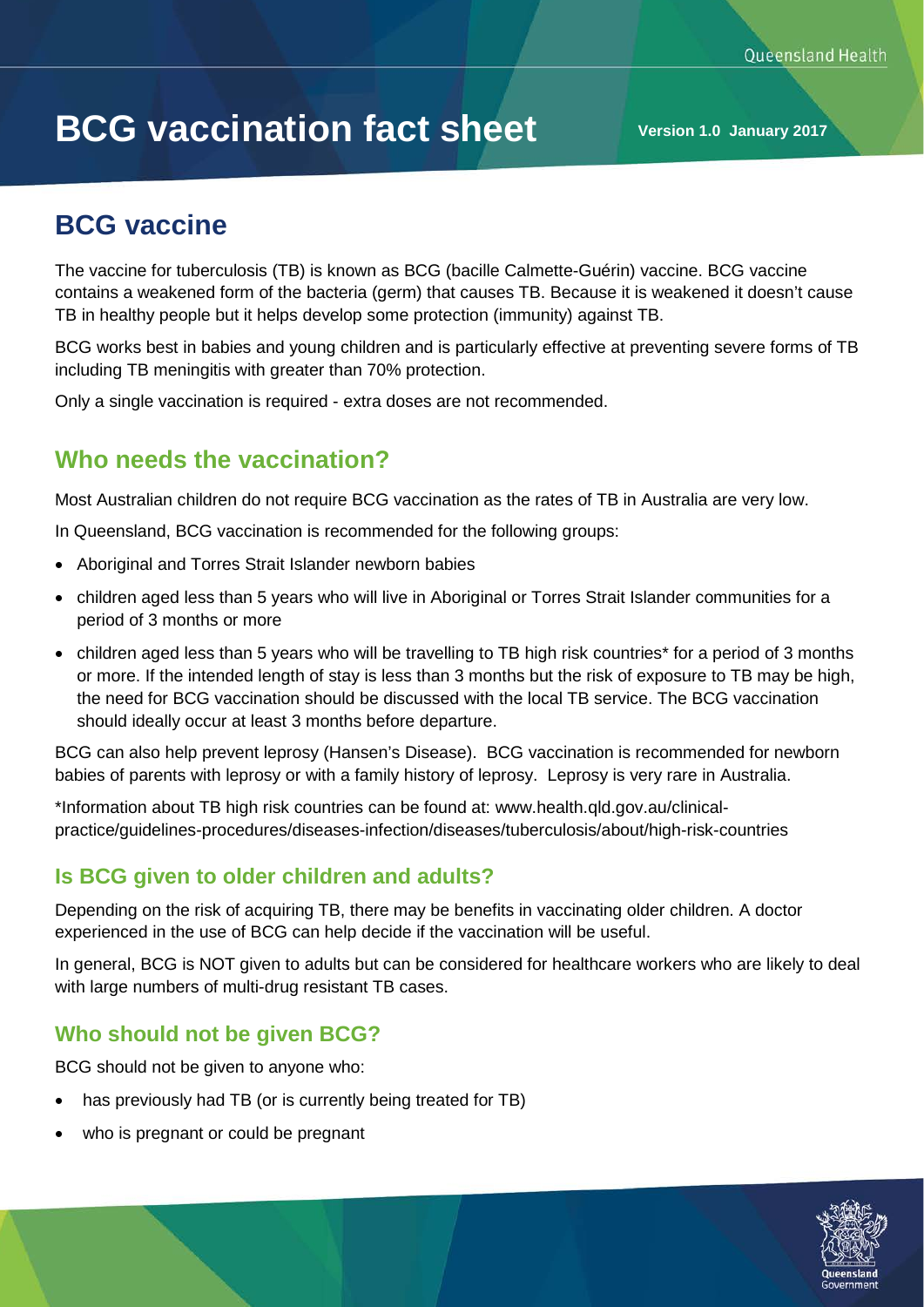- is having treatment for cancer or other serious conditions that weaken the immune system
- is HIV positive
- has had a positive tuberculin skin test.

#### **When should BCG be given at a later date?**

BCG vaccination should be delayed until another time when:

- a newborn child is unwell or weighs less than 2.5 kg
- a newborn child is born to an HIV positive mother and the child's HIV result is not yet known
- the person (child or adult) has received a live vaccine within the previous 4 weeks
- the person is unwell with fever or severe illness.

## **What to expect**

Before vaccination, anyone older than 6 months will be given a tuberculin skin test (sometimes known as the Mantoux test). If the test is positive, this means that the person already has some immunity to TB and BCG vaccination is not recommended as it provides no benefit and there is a higher chance of side effects.

BCG vaccination is given by injecting a small amount of vaccine into the first layer of skin on the left upper arm.

Following BCG vaccination it is normal to develop redness and/or a small lump at the injection site, followed by a small ulcer (an open sore) a few weeks later. The ulcer is usually less than one centimetre in diameter and may last from a few weeks to a few months before healing to a small flat scar.

#### **After care instructions**

- The vaccination site should be kept clean and dry.
- Use clean, warm water only to clean the site when necessary.
- Do not use antiseptics, creams or ointments.
- Do not use sticking plaster directly over the vaccination site. If a dressing is needed, it should be a dry dressing with a strip of sticking plaster along two sides, allowing air to circulate.

#### **Side effects**

Side effects from BCG vaccination are uncommon. Temporary fever and swollen glands in the armpit or neck usually resolve without any special treatment.

The most common reactions (when they do occur) are enlarged lymph glands (about 1 in 100 vaccinations given), and abscess at the injection site (about 2 to 3 in 100)<sup>1</sup>.

Disseminated (widespread) infection is very rare (up to 4 in  $1,000,000$ <sup>2</sup> and is more likely to occur in people with weak immune systems such as people receiving treatment for cancer or other conditions or those with HIV infection.

Other rare side effects include osteitis (bone inflammation), keloid scarring and severe immediate allergic reactions.

If you are worried about a reaction after the vaccine, contact the service where you received the vaccination or your after-hours health care provider.